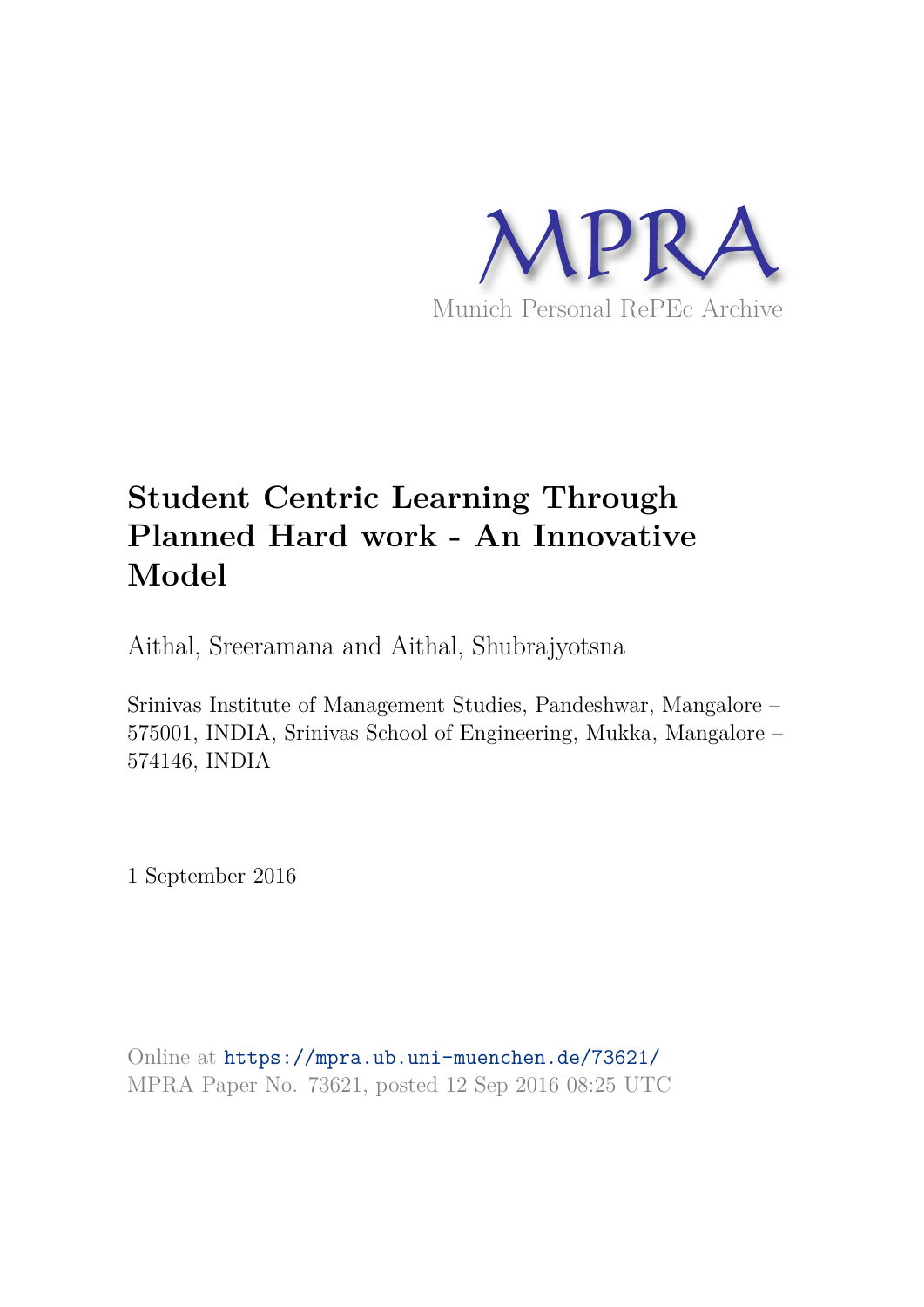## **Student Centric Learning Though Planned Hard work - An Innovative Model**

**Shubrajyotsna Aithal<sup>1</sup> & Dr. P.S. Aithal<sup>2</sup>** 

<sup>1</sup>Srinivas School of Engineering, Mukka, Mangalore – 574146, INDIA <sup>2</sup>Srinivas Institute of Management Studies, Pandeshwar, Mangalore - 575001, INDIA E-mail:  $psaithal@gmail.com$ 

#### **ABSTRACT**

The strategies followed by educational institutions and the students become very important when the performance of students in the examinations is concerned. By means of properly planned and well guided model of training and motivation to do hard work, students can follow a well disciplined study plan and become exceptionally successful in examinations. Teaching and training by experienced and dedicated faculty members, continuous support by parents and motivating the students based on setting their goal through proper career guidance and orienting them to focus on the study are few motivating factors in a planned systematic accelerated study model. It is found that instead of studying at last minutes for the exams, if students continuously study every day through hard work and with the proper plan, they can do a better performance. In this paper, we have discussed the strategies the students should adopt during such transition of the curriculum, the importance of Pre-university education in deciding the career of a student, Opportunities in intermediate education, challenges in intermediate education, plan of study etc. The paper also contains the strategies the parents of such students to be followed based on changing family environment, parents dream, expectations, pressure, and worry. To face such critical situation, and support the students and the parents, Expert Pre-University College in Mangalore, India, developed a new innovative hard-work based training model called Seven to Seven (12 hours) Training Model. In the environment of enhanced competition, this new model is Student Centric. The paper contains the Core values of this new model, SWOC analysis, ABCD analysis, Stakeholders expectations, Institutional expectations, Student expectation, Teachers expectations and Parents expectations as a Case Study.

**Keywords :** Innovation in intermediate education, Seven to seven study model, SWOC analysis, ABCD analysis.

#### **1. Introduction**

Innovations in higher educational system covered long way and its contribution improved the quality of education and quality of graduates [1-2]. Several studies on innovations and quality in higher education including Strategic Planning in Higher Education Institutions [3], Innovations and Best Practices can Transform Higher Education Institutions [4], quality in higher education [5-6], Internal Quality Assurance Cell and its Contribution [7], Enhancement of Graduate attributes in Higher Education Institutions through Stage Models [8], Quality Enhancement in Higher Education Institutions [9], Effective Leadership and Governance [10], Strategy Development and Deployment in Higher Education Institutions [11], Faculty Empowerment Strategies in Higher Education Institutions [12], Unique & Successful Model in Integrated Development [13], Applying SWOC Analysis to an Institution of Higher Education [14], Techniques for Electric Energy Auditing in Education System [15], Societal Expectation And Institutional Accountability in Higher Education [16], Methods and Approaches for Employability Skill Generation in Higher Educational Institutions [17], Quality Enhancement in Higher Education Institutions through Best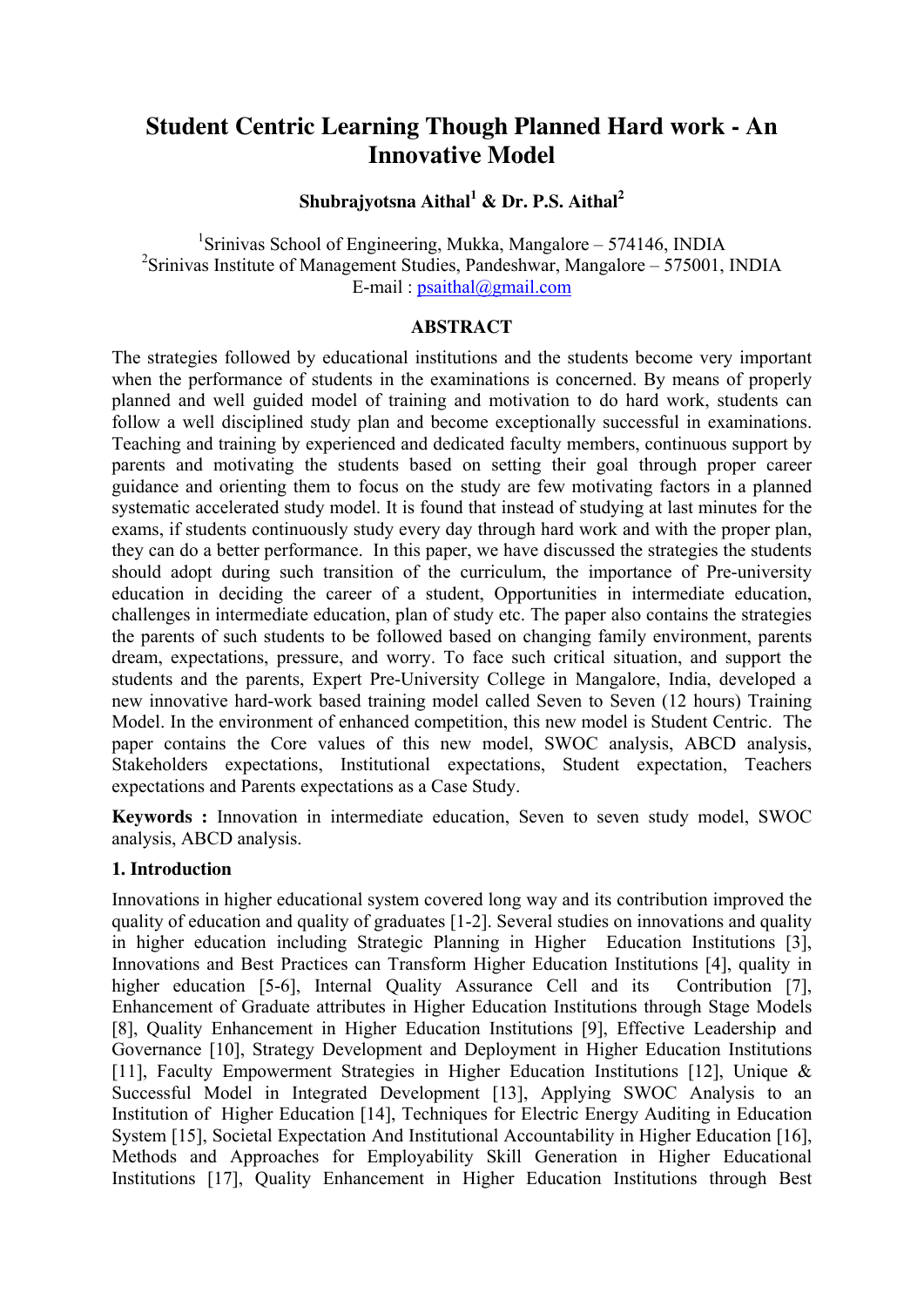Practices in Library [18], Analysis of Academic Administrative System Implemented in Higher educational institution [19], Learning through Team Centric Exercise & Key Point Pedagogy - An effective Learning Model for Slow Learners in Higher Education Training [20], Opportunities and Challenges for Private Universities [21], Innovations in Private Universities [22], Creating Innovators through setting up organizational Vision, Mission and Core Values : a Strategic Model in Higher Education [23], Comparative Study on MBA Programmes in Private & Public Universities [24], Impact of On-line Education on Higher Education System [25], Innovations in Higher Education - A new model implemented in MCA degree programme [26], Environmental Consciousness in Higher Educational Institutions [27], Analysis of Choice Based Credit System in Higher Education [28], Innovations in Student Centric Learning – A Study of Top Business Schools [29], Innovations in Experimental Learning – A Study of World Top Business Schools [30], How to Increase Research Productivity in Higher Educational Institutions [31], Academic Support through Information System [32], and Quality Teaching and Learning as Practice Within Different Disciplinary Discourses [33], Innovative Education Model to realize Ideal Education System [34], ABCD analysis of Stage Model in Higher Education [35], ) Analysis of NAAC Accreditation System using ABCD framework [36], Application of ABCD Analysis Framework on Private University System [37], The Study of New National Institutional Ranking System using ABCD Framework [38], ABC Model of Research Productivity and Higher Educational Institutional Ranking [39], Smart Library Model for Future Generations [40], Green Education Concepts & Strategies in Higher Education Model [41], Hitting Two Birds with One Stone : Srinivas University B.Com. Model in Corporate Auditing [42], Quality Enhancement in Office Management of Higher Education Institutions through Innovations & Best Practices [43], Academic Support through Information System [44], Changing Approaches in Campus Placements - A new futuristic Model [45], Information Technology Innovations in Library Management [46], Teaching - Learning Process in Higher Education Institutions [47], Maintaining Teacher Quality in Higher Education Institutions [48], Student performance and Learning Outcomes in Higher Education Institutions [49], Catering Student Enrollment and Retaining Diversity in Higher Education Institutions [50], Student Evaluation and Reforms in Higher Education Institutions [51] are studied and published.

Apart from the above innovations in higher education system, it is also possible to provide new innovative model based on hard work for longer period of a day by keeping the students in the college to prepare them to face the examination confidently. In this paper, we have discussed the efforts and strategies required by students, parents, educational institutions and teachers to improve the examination performance of students in order to provide a rosy career based on their dream. We have also discussed the strategies the students should adopt during such transition of the curriculum, the importance of Pre-university education in deciding the career of a student, Opportunities in intermediate education, challenges in intermediate education, plan of study etc. The paper also contains the strategies the parents of such students to be followed based on changing family environment, parents dream, expectations, pressure, and worry. To face such critical situation, and support the students and the parents, Expert Pre-University College in Mangalore developed a new innovative hard-work based training model called Seven to Seven (12 hours) Training Model. In the environment of enhanced competition, this new model is Student Centric. The paper contains the Core values of this new model, SWOC analysis, ABCD analysis, Stakeholders expectations, Institutional expectations, Student expectation, Teachers expectations and Parents expectations as a Case Study.

#### **2. Consequence of Common Curriculum & Evaluation System in the Country**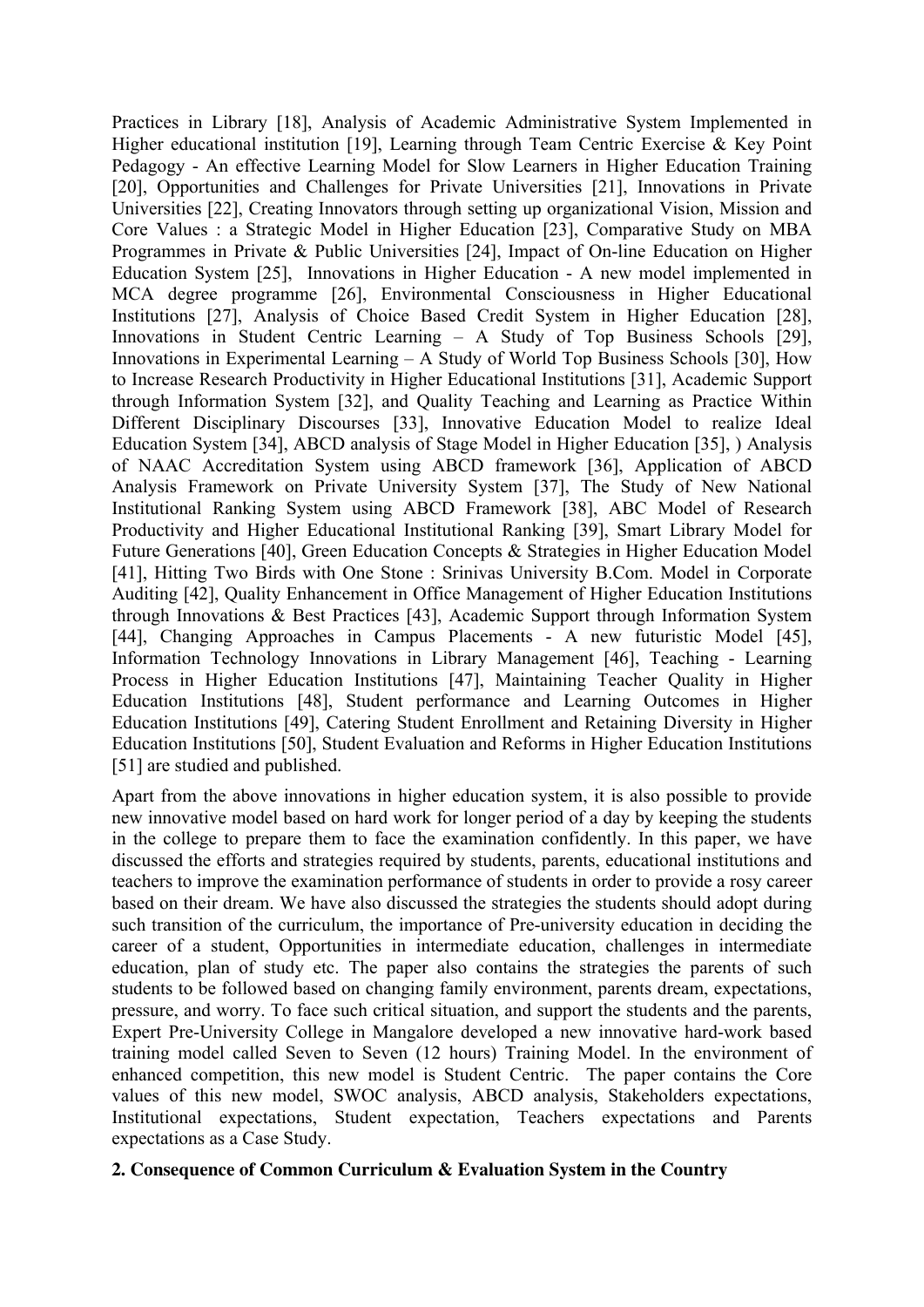Recently, Karnataka Pre-University Board has introduced the National Core Curriculum along with NCERT textbooks to science stream in pre-university education as per National policy of common syllabus in the country. The NCERT curriculum is comparatively tough for students studied their previous education in regional languages as well as in State Govt. syllabus and adopting for such common syllabus made them fearful to choose science stream in intermediate courses. Based on the national education policy of the country, every student irrespective of their state, have to study common syllabus in  $11<sup>th</sup>$  and  $12<sup>th</sup>$  standards and have to qualify in a common entrance exam conducted to technical courses admission as well as Medical and Dental courses admission. As a result, the students who have studied their high school education in respective State syllabus find the common Central syllabus very difficult due to its advanced level of analysis of the topics, especially in science & mathematics stream. But is proved that the students can get rid of such fear and perform well in examinations by means of properly planned and well guided hard work.

#### **3. Efforts of Central & Stare Governments & Education System**

The Indian government is making considerable efforts to support higher secondary education in the country. It has directed its State governments to develop and provide the electronic copy of all textbooks from the first standard to the twelfth standard free of cost from their Education department website. The central government also arranged free online distribution of NCERT books for every student of the country [52]. As a result, in spite of economic and regional disparities, every student of the country has free access to textbooks prepared as per national curriculum. The efforts of Central government and State governments in providing quality higher secondary education in the country is listed below :

#### *(1) Free online downloadable books :*

The National Council of Educational Research and Training (NCERT) has a scheme on preparing CBSE books in electronic form from the 1<sup>st</sup> standard to 12<sup>th</sup> standard in English, Hindi, and Urdu languages from its website. These books can be stored in Android, IOP, or Windows platform and read using the mobile phone, tablets, or computers. Similarly, all state governments also provide their textbooks for the  $1<sup>st</sup>$  standard to  $12<sup>th</sup>$  standard in pdf electronic form to download freely from their Education board website for public students use.

#### *(2) Question Bank with Answer :*

In order to help the students and remove examination fear, the State government also prepares question bank along with answers for each chapter in all subjects of the  $10^{th}$ ,  $11^{th}$ and  $12<sup>th</sup>$  standard classes due to the fact that in these classes, the students have to qualify public exams and Common Entrance examinations for getting admission to professional courses. Apart from that the NCRTI also prepared model question papers for CBSE for  $10<sup>th</sup>$ and  $12<sup>th</sup>$  standard to guide the format of public examination question papers.

#### *(3) Exemplar books for intelligent hard workers :*

Along with the general textbooks, NCERT also supplies exemplar books in science and mathematics subject for  $11<sup>th</sup>$  and  $12<sup>th</sup>$  standard students. These books contain problems on applied nature and also multiple choice questions related to the topics of each chapter. The exemplar books help intelligent students to apply their intelligence to crack such exemplar problems.

#### *(4) Satellite-based Lectures :*

Training through satellite broadband technology allows rural communities to experience the same level of education and services that are within urban centres. Satellite connectivity can be delivered anywhere in the country or across the globe. With no wires needed, the satellite is quick to deploy wherever the school or training centre is located. Satellite is cost-effective for education and training. Utilizing satellite enables video conferencing, live lectures via telephone and even real-time collaborative tools, such as a digital whiteboard where content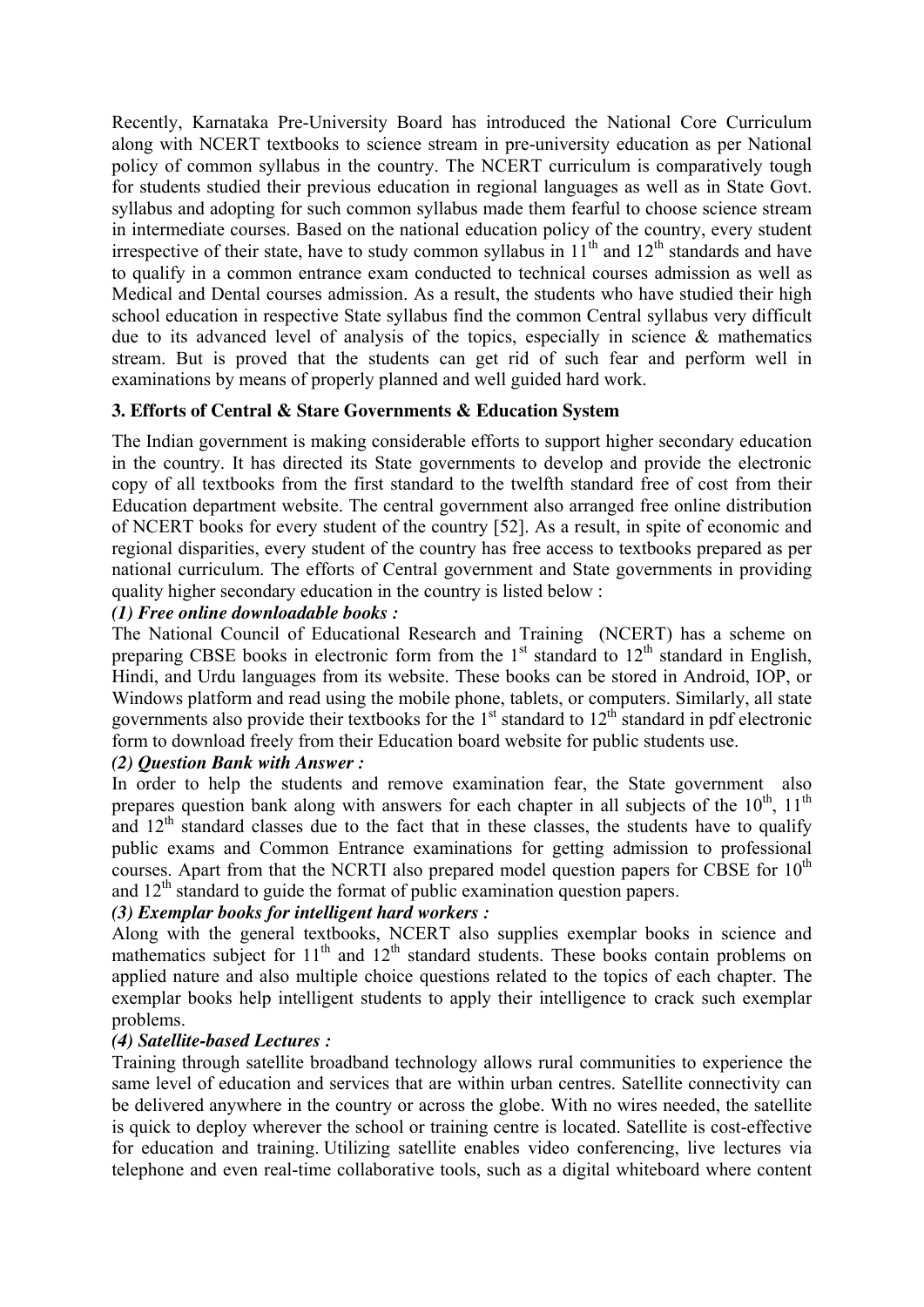can be modified in real time, all at a low cost. Different projects are successfully launched in collaboration with both government and private agencies to train students of both  $10<sup>th</sup>$  and  $12<sup>th</sup>$  standard to prepare them for various competitive exams in different states of India.

## *(5) Free TV based Entrance Exam Trainings :*

State Governments telecasting training programmes for  $12<sup>th</sup>$  standard students to take Common Entrance Exam (CET) for joining professional courses. For example, Karnataka Government is arranging such programmes in its TV channel in the name of Vikasana Series every tear through Karnataka Examination Authority (KEA) which is a capacity building programme to empower CET students. The study materials of this training programme can be downloadable free of cost from KEA website. The telecast video lectures are also downloadable from KEA website for later and further use [53].

## **4. Efforts Required for Success**

The skills and efforts required by the students to develop national level competency in changing environment & curriculum structure are putting pressure on higher secondary educational institutions and its stakeholders. The responsibility and challenges faced by students, teachers, parents, and institutions in this changing environment

## *(1) Students Responsibility & Challenges*

- To compete at national level in the given common curriculum, plan your study and do very hard work.
- Download study materials available in NCERT website and each chapter carefully. Solve all exercise problems yourself by refereeing sample problems solved in the chapters.
- Choosing a college where the teachers have experience in teaching the subjects and interact with the teachers

## *(2) Faculty Responsibility & Challenges*

- Setting the goal of every student.
- Nurturing them to focus on their goal through set target.
- Building the confidence in each and every student.
- Motivating them to achieve the maximum from them.
- Develop a strategy to train the students effectively and make them work hard.
- Monitoring them continuously.
- Evaluate at each stage.
- Prepare both for board examination and competitive examinations.
- Fix accountability through competitive offers.

## *(3) Parents Responsibility & Challenges*

- Identify the interest of your child.
- Admit them to a college which has objectives to nurture its students.
- Since the marks of  $11<sup>th</sup>$  and  $12<sup>th</sup>$  standards decide the future education of the children. admit them to a college which maintains strict discipline and innovative model of teaching and learning by making them do hard work.

## *(4) Organizational Responsibility & Challenges*

- Teaching and training by experienced and dedicated faculty members.
- Continuous support and motivating the students based on setting their goal through proper career guidance.
- Orienting the students to focus on the study is the major solution during this transition of the curriculum.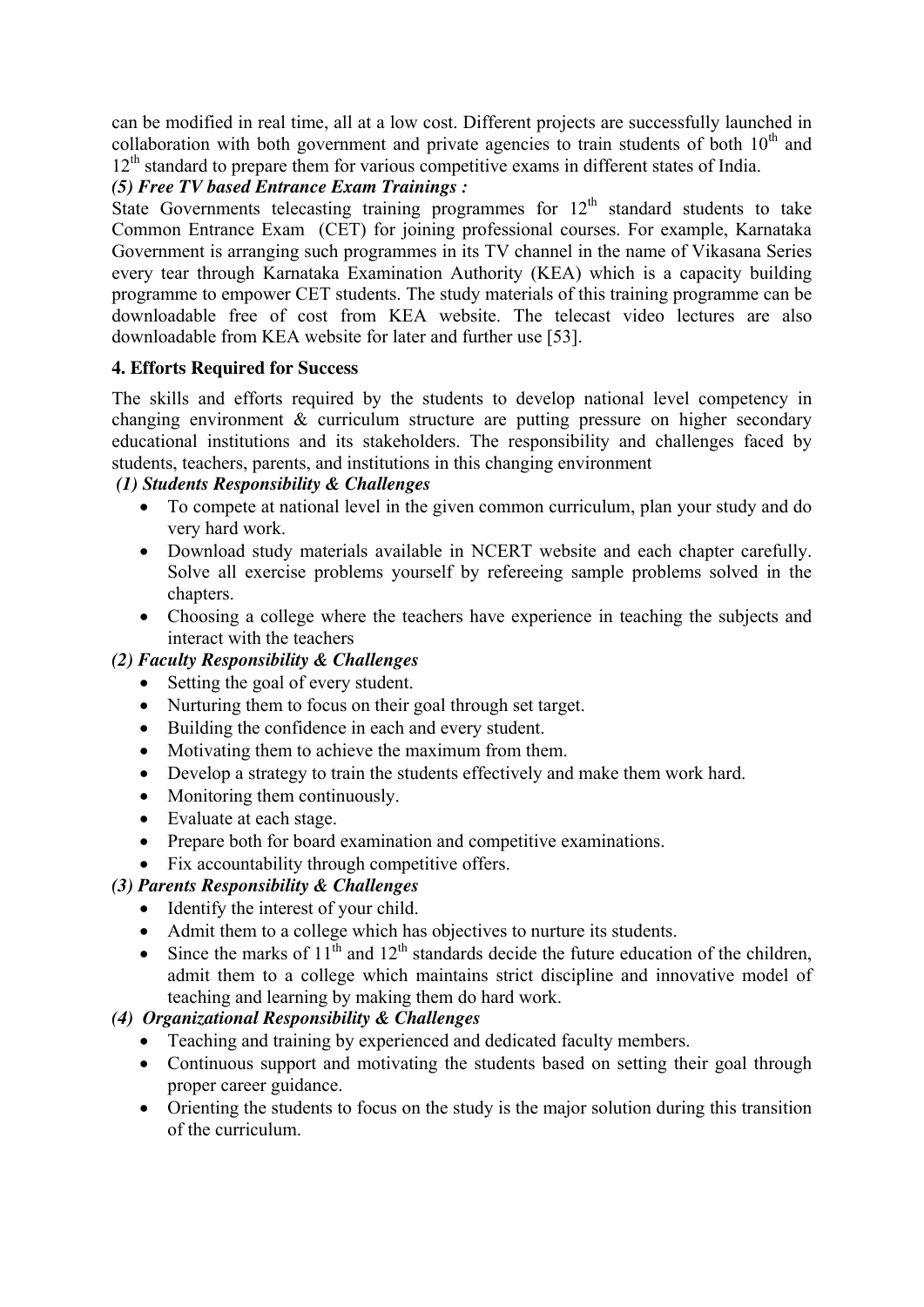• In such transition, instead of studying for last minutes for the exams, if students continuously study every day through hard work and with the proper plan, they can do a better performance.

## **5. Strategies to be Adopted by Stakeholders**

## **5.1 Strategies to be adopted by the Students**

Students should adopt following strategies during such transition of curriculum from the state level to the national level.

- Choose a good college which has a long tradition in training students systematically using an innovative model, experienced faculty members, and providing printed study materials to the students.
- Choose a college which has the residential facility and focuses on hard work from both students and teachers.
- Collect study materials and question bank of all subjects of the course from various internet sites of both Education department and free charity sites.
- Preparing own question answer book chapter wise in each subject by collect question paper pattern and questions from old question papers and from question bank.
- Make a weekly timetable with 16-18 hours study plan every day.
- Take weekly tests in the college seriously and prepare with special attention.
- Interact with the teachers in the class to clear the doubts.
- Try to solve old question papers problems and problems collected from.
- Participate in any challenging examinations like Olympiad, Fellowship offering exams etc. which will provide an opportunity to get experience and enhance confidence in facing competitive exams.
- Discuss both with lecturers and friends about various opportunities to plan and build the career.
- Use the time and technology effectively to enhance knowledge, skills and experience.

## **5.2. Strategies to be followed by the Parents**

The strategies the parents of such students to be followed based on changing family environment, parents dream, expectations, pressure, and worry.

- Choose a college which has earned the name in quality education which includes providing learning ambience and strict discipline on the campus.
- The college should have a well-planned teaching & learning model which attracts all stakeholders for achieving their dream.
- $\bullet$  Since 11<sup>th</sup> and 12<sup>th</sup> standard education and performance in exams are important in career building, parents should be careful in deciding the course and the college.
- See that your ward is properly motivated to set his/her goal and doing the continuous study as per the guidelines of teachers.
- Follow-up your ward to know his/her study plan and monitor to see that he/she has good friends who have the zeal for excellence.
- Avoid any activity or programs in the family which distract your ward attention from the study. The two years are very important in their life so that by every bodies help, they should be supported to reach their goal.

## **5.3. Strategies to be followed by the College :**

- Set the Objective of the organization to get performance from the students
- Appoint best, experienced, innovative faculty members
- Choose best students who have interest in studies and capable of doing hard work
- Set the goal of both students and teachers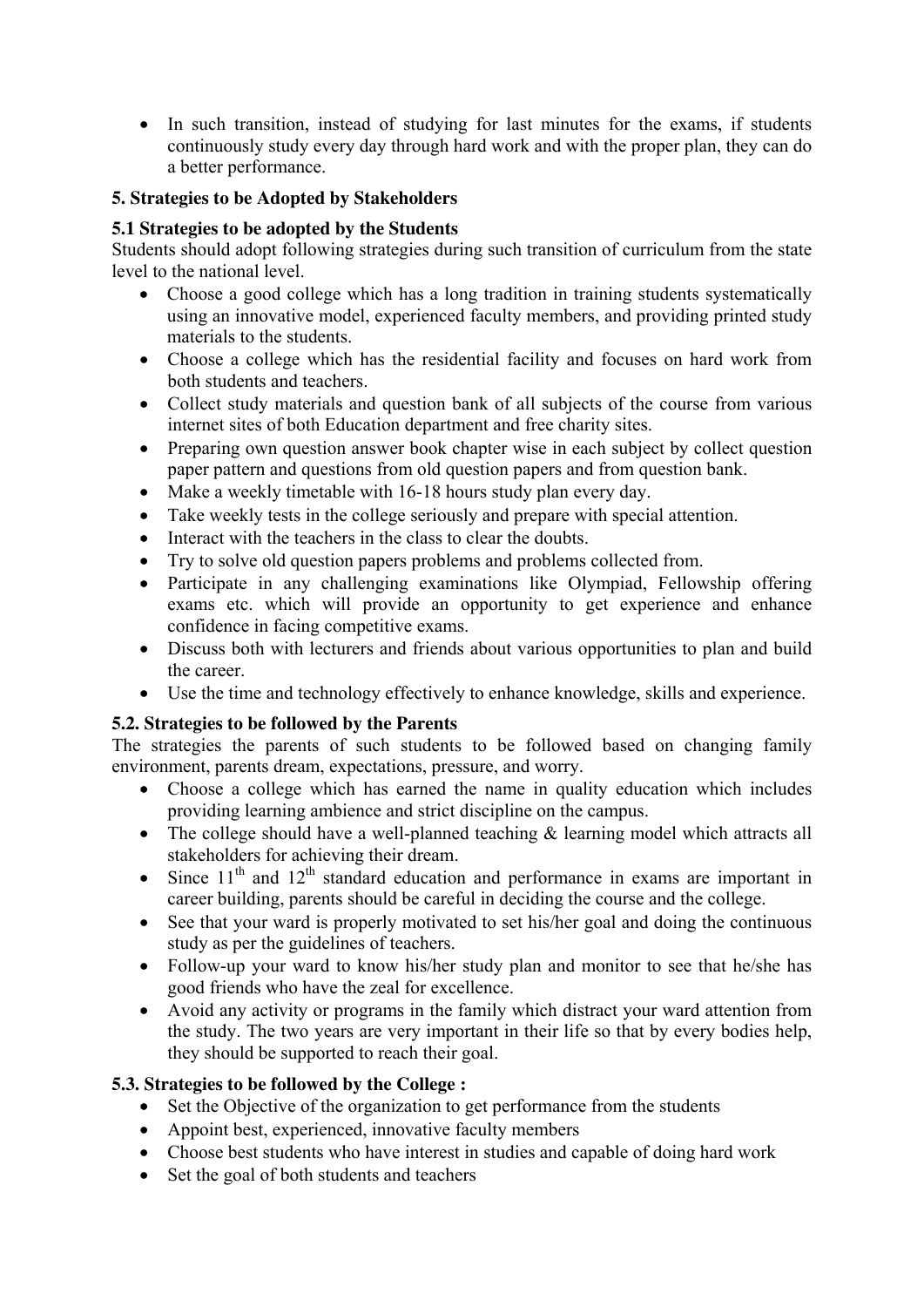- Give the target to the students and teachers
- Provide organizational support in terms of infrastructure, facilities to do hard work.
- Arrange vigorous training by providing more contact hours with the students.
- Monitor the progress continuously by conducting exams periodically
- Arrange career planning information sessions and create a high competitive environment for the students.
- Fix accountability to avoid non-performance attitude and encourage the winners.

#### **6. Strategies followed by an Experienced College – A case of Expert Pre-University College, Mangalore**

To face such critical situation, and support the students and the parents, Expert Pre-University College in Mangalore [54] developed a new innovative hard-work based training model called Seven to Seven (12 hours) Training Model. In the environment of enhanced competition, this new model is Student Centric. The paper contains the Core values of the new model, SWOC analysis, ABCD analysis, Stakeholders expectations, Institutional expectations, Student expectation, Teachers expectations and Parents expectations as a Case Study.

#### **6.1 About Expert Pre-University College, Mangalore :**

Expert P.U College has adopted a professional approach. It has a team of highly qualified, experienced and committed teachers It has a setup of well-equipped laboratories and state of art library which is completely computerized. The college offers phenomenal awareness for All India Competitive Examinations like JEE (Mains & Advanced), NEET, AFMC, AIIMS, JIPMER, and CET. The students are advised to make optimal use of these facilities. Expert Educational & Charitable Foundation firmly believes that a strong foundation in education is the surest way to the development of the Nation and Pre-university education is that crucial base. So, the college has developed a new systematic model of training the students with a view to shaping tomorrow's professionals. The success story of Expert Coaching Classes is very impressive. Started in a humble way in the year 1986 by Mr. Narendra L Nayak, a young engineering graduate, it began functioning from a small rented premises belonging to the Theosophical Society in the city. Beginning with a programme for imparting coaching to students appearing for the tough CA and ICWA examinations, the institute was successful in producing more than 300 chartered accountants within a short span of three years [54].

#### **6.2 New Model Adopted By Expert College (Seven to Seven Intensive Class Room Training Model) :**

The college has adopted a new training model called "7 to 7 model" where admitted students are trained 12 hours per day from 7.00 am to 7.00 pm from Monday to Saturday and 6 hours on Sundays from 7.00 am to 1.00 pm. The training model contains preparing students for both PUC annual exams as well as Competitive exams for professional courses. The training is divided into two models as regular PU board syllabus training and competitive exam training. The students are about 20 months from June  $1<sup>st</sup>$  to March  $1<sup>st</sup>$  for continuously 20 months for two years PUC programme. The college gives vigorous training to the students and monitors their progress through the experienced teachers. With the motto of HARD WORK, the students are trained 12 hours per day. The college also provides printed study materials, popular branded books for competitive exams and the textbooks published by the Expert Publisher-the publishing house of the college. Through a highly disciplined, continuous monitoring, and vigorous training model, and students are encouraged to do hard work in a competitive environment. The Seven to Seven model adopted by the Expert College has yielded an admirable result both in Board examination and in Competitive examinations as shown in Tables 1 to Table 3 (data is collected from college reports appeared in college magazines).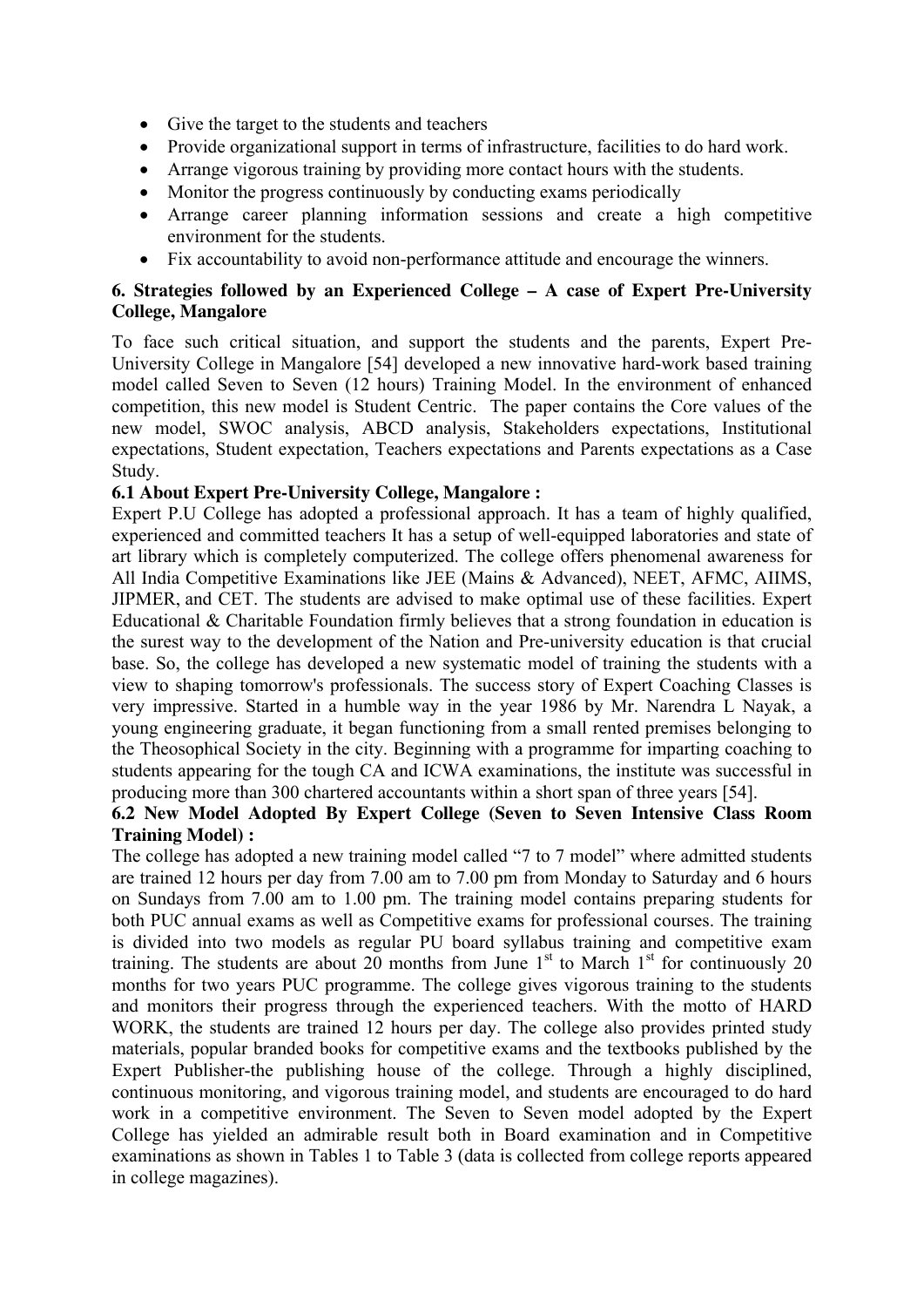Year No. of Admission No. of Pass and % No. of students got  $\geq$ 95 % No. of students got  $\geq 90\%$ No. of students got  $\geq 85\%$ 2016 1059 1054 (99.53) 141 552 805 (78.02%) 2015 763 761 (99.48) 128 (17%) 404 (53.31%) 590 (77.53%)

Table 1 : Result of last three years

Table 2 : CET Top ranks

| Year | Top ranks in CET       | JEE Preliminary<br>Qualified | <b>KVPY Fellowship</b> |
|------|------------------------|------------------------------|------------------------|
| 2016 | 40 ranks from 50 Ranks | 316/625                      |                        |
| 2015 | 41 ranks from 50 Ranks |                              | 14/1400                |

Table 3 : Number Students scored 100/100 marks

| Year | <b>Physics</b> | <b>Chemistry</b> | <b>Maths</b>       | <b>Statistic/CS</b>   Biology |    |
|------|----------------|------------------|--------------------|-------------------------------|----|
| 2016 | 80             | 59               | 98                 | ാ<br>ر ے                      | 29 |
| 2015 | 46             | າາ<br>ے ر        | n <del></del><br>∼ | 60                            | ∠∠ |

## **6.3 Stake Holders Expectation from New Model :**

## *(1) Institutional Expectations :*

- A unique good education training to the students who are chosen based on their performance in previous exams.
- A good discipline in the college campus and scheme of providing value based education.
- Vigorous training to the students through Seven to Seven model to get the best result.
- Continuous support  $\&$  monitoring the students to get the best result.
- Best training from the top experienced teachers to fulfill the expectations of parents.
- To give exposure on various competitive entrance exams to plan en-cash better carreer.
- To improve the performance continuously to get the ideal result (all students score 100 marks in all subjects) and ideal professional placement (all students get admission to top level institutions in their desired areas).
- 100% attendance to maintain equality in training for every student.

## *(2) Student Expectations :*

- Best training by qualified and experienced teachers.
- Good and lovely ambience for learning.
- Highly competitive environment for studies
- Good academic support through study materials, question bank solutions, weekly exams, and quick evaluation results to check the progress.
- Continuous monitoring by the teachers to clear any and every doubts in the subjects.
- Encouragement and motivation to achieve high scores in all subjects.

## *(3) Teachers Expectations :*

- The students are assets of the institution and they were best performers in this region. They deserve the best.
- Based on a planned and monitored study, students will show the best performance which will give good name and fame to the teachers and the college.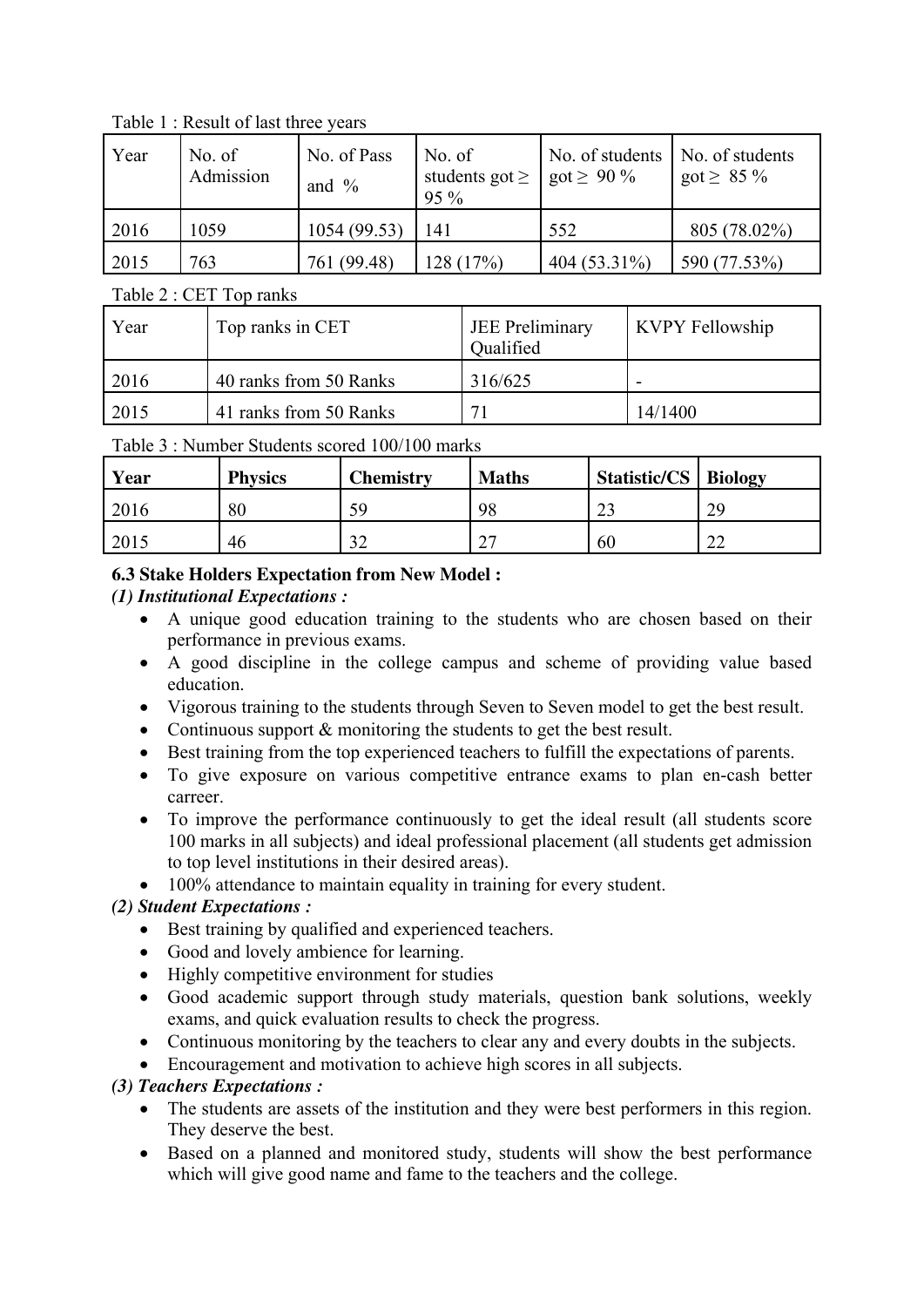• The super-performance of the students increases the brand of the college and hence demand so that the faculty members who are responsible for such result will also get happiness and professional growth.

## *(4) Parents Expectations :*

- Every parent thinks that my ward is an intelligent and hard worker. He needs the best college at any cost to realize my dream.
- With good college, good teachers, good environment and with good classmates, he can do an exceptional performance to fulfill his desire.
- The college with its pedagogy and dedicated teachers motivate and guide my ward effectively so that he will score very high marks and get entry to top ranked institutions for further study.
- By admitting my ward to a reputed college, I can relax and focus on my works.

## **7. SWOC Analysis of New Model**

The seven to seven college study model is analysed for its strength, weakness, opportunities, and challenges using SWOC analysis model [14, 55].

## *(1) Strengths of the Model :*

- Supports hard work.
- Gives confidence for parents
- Creates brand value to the college
- Adds name and fame to the lecturers
- Increases admission demand
- Assured success to the students and the college
- Students are studying 12 hours in the college per day so that can score maximum possible marks in each subject.
- Enhanced confidence to the students to face competitive entrance exams.
- Ensured best performance from the students.
- Positive public opinion.

## *(2) Weakness of the Model :*

- Students are made to work 12 hours per day which may affect the morale
- Only self-motivated hard workers can sustain and perform better.
- The co-curricular and extra-curricular activities are not supported.
- Admission is based on merit only so that low performers in previous exams will not get the opportunity.
- Since the college has to provide service through experienced faculty during 12 hours per day and 6 hours on Sundays, the model is costly and not affordable for poor people.

#### *(3) Opportunities of the Model :*

- Assured performance by the students due to associated hard work.
- High competitive environment.
- Opportunity to interact with experienced faculty, and with highly focussed students.
- Enhanced knowledge, skills, and competence.
- Students study well with teachers compared to their study with their parents.
- The model provides confidence to the parents.

## *(4) Challenges of the Model :*

- Students have to attend classes regularly without leave.
- Sitting 12 hours in the classes daily about 20 months is really a challenge for students.
- Arranging classes / tuitions 12 hours per day by arranging effective teachers.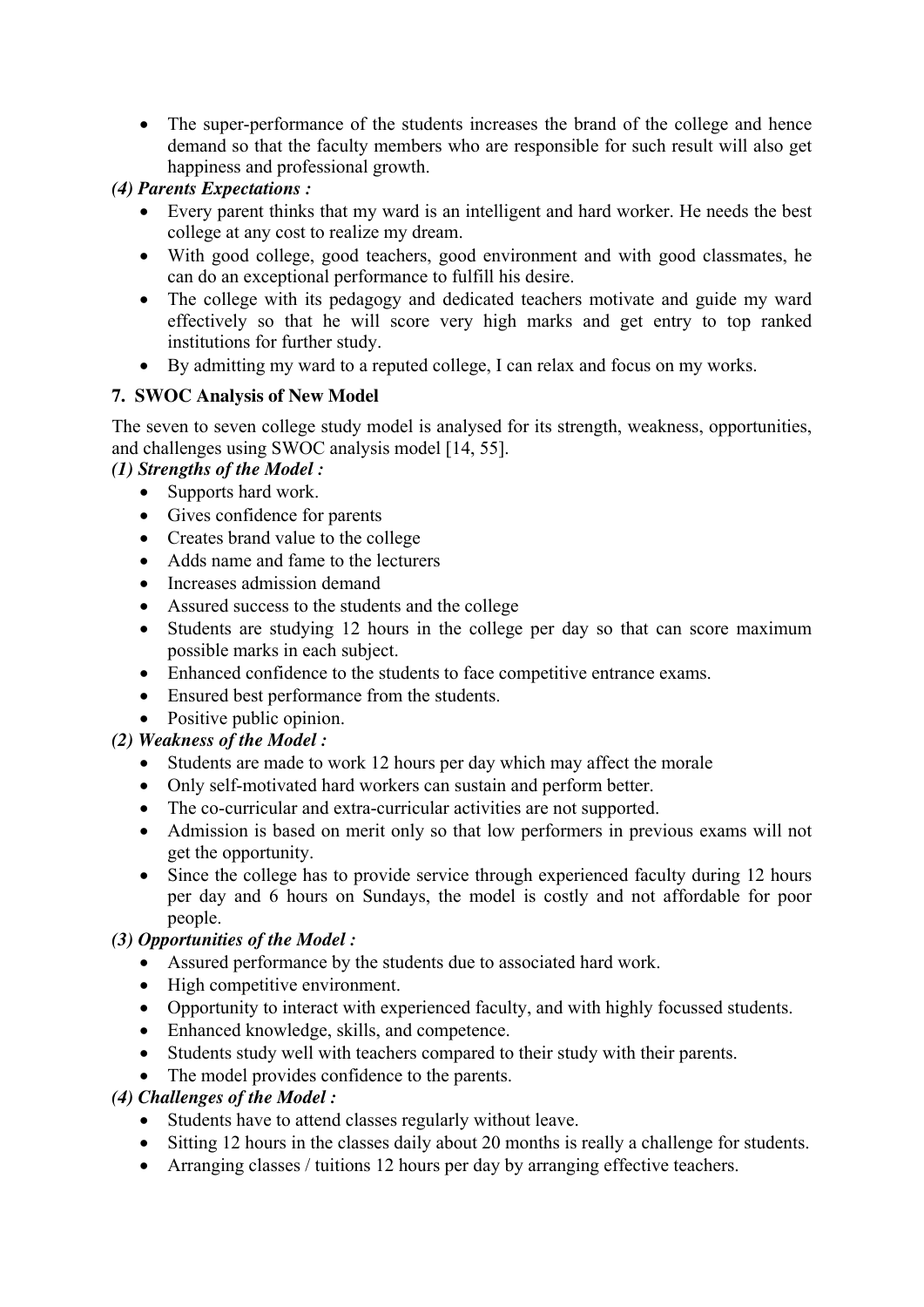- Achieving success through students performance in final exams and competitive exams.
- Developing simple but systematic study materials related to both board curriculum and Competitive exam curriculum.

## **8. ABCD Analysis of New Model**

The seven to seven college study model is also analysed using ABCD analysis by listing its Advantages , Benefits, Constraints, and Disadvantages [56 - 60].

## *(1) Advantages :*

- Parents can be tension free.
- Once admitted, students are forced to do hard work.
- Students will not divert their attention through bad friends and waste their times
- Fixing the goal, setting the target, continuous monitoring throughout till achieving the goal.
- This hard work model developed and offered by the college gives the expected success.

## *(2) Benefits :*

- Parents can realize their dream through assured success in scoring good marks by their ward.
- Students can fulfill their ambition of choosing their planned profession through monitored hard work.
- Teachers can get name and fame for their efforts by getting the good result in their subjects.
- The college improves its brand image and increases its admission demand.
- The society gets innovators and understands that there is no alternative for planned hard work.

## *(3) Constraints :*

- Convincing the parents about new model initially.
- Setting the goal and preparing the students for hard work in the college from seven to seven every day.
- Arranging the effective teachers for 12 hours training without boring.
- Providing competitive study material to the students.
- Developing continuous evaluation system to monitor the progress of individual students.

#### *(4) Disadvantages :*

- Very challenging model.
- Pressure on achieving the exceptionally good result.
- Chances of students revolt to accept such model even if parent support it.

## **9. Conclusion**

By means of properly planned hard work and determination to achieve, a college can create an innovative model for the students to face the effects of changing the curriculum from the state level to the national level. Students can perform the best in both board and competitive exams, by setting their goal, fixing their target, supporting to study long hours in every day, monitoring and guiding through experienced and dedicated teachers, and finally through accountability. The innovative hard work based seven to seven student-centric learning model developed and implemented by Expert Pre-University College, Mangalore yielded the desired result and became an attractive model in education.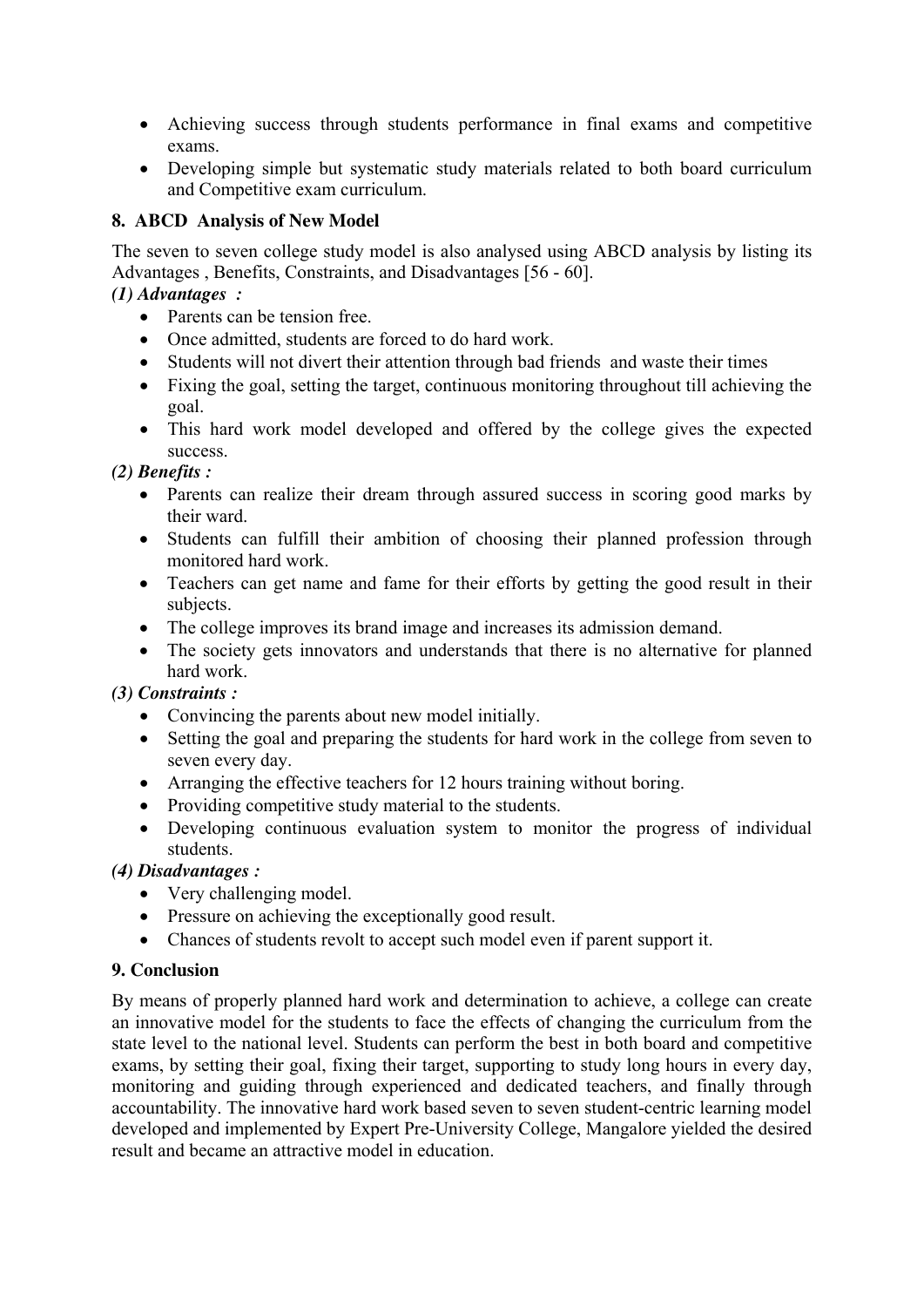#### **References**

[1] Hill, Y., Lomas, L., MacGregor, J., Students perceptions of quality in higher education. *Quality Assurance in Education*, Vol. 11, No. 1, pp. 15-20, 2003.

[2] Joseph, M., Yakhou, M., Stone, G., An educational institutions quest for service quality: customers" perspective. *Quality Assurance in Education*, Vol. 13 No. 1, pp. 66-82, 2005.

[3] Srinivas Rao A., Suresh Kumar P. M., & Aithal P. S., Strategic Planning in Higher Education Institutions : A Case Study of SIMS - VISION 2025, *International Journal of Educational Science and Research*, Vol.5, Issue 2, pp. 29-42, April 30, 2015.

[4] Aithal P. S., Srinivas Rao A., and Suresh Kumar P. M., How Innovations and Best Practices can Transform Higher Education Institutions : A case study of SIMS, *International Journal of Management (IJM)*, Vol. 6, Issue 2, pp.83 - 98, 2015.

[5] Gopal K. Kanji, Abdul Malek Bin A. Tambi & William Wallace, A comparative study of quality practices in higher education institutions in the US and Malaysia*, Total Quality Management*, Vol. 10, Issue 3, pp. 357-371, 1999.

[6] Mohammad S. Owlia, Quality in higher education-a survey, *Total Quality Management* Vol. 7, Issue 2, pp. 161-172, 1996.

[7] Aithal, P. S., Internal Quality Assurance Cell and its Contribution to Quality Improvement in Higher Education Institutions : A Case of SIMS, *GE International Journal of Management Research (IJMR)*, Vol. 3, Issue 5, pp. 70-83, May 2015.

[8] Aithal, P. S., & Suresh Kumar P. M., Enhancement of Graduate attributes in Higher Education Institutions through Stage Models, *IMPACT: International Journal of Research in Business Management*, Vol. 3, Issue 3, pp. 121 - 130, March 2015.

[9] Aithal, P. S., Srinivas Rao A., & Suresh Kumar P. M., Quality Enhancement in Higher Education Institutions : A case study of SIMS, *International Journal of Multidisciplinary Research and Development*, Vol. 2, Issue 5, pp. 18-31, May 2015.

[10] Aithal P. S., How an Effective Leadership and Governance Supports to Achieve Institutional Vision, Mission, and Objectives, *International Journal of Multidisciplinary Research and Development*, Vol. 2, Issue 5, pp. 154-161, May 2015.

[11] Aithal P. S., Strategy Development and Deployment in Higher Education Institutions, *Elixir International Journal*, Vol. 84, pp. 33594 – 33597, 2015.

[12] Aithal P. S., Faculty Empowerment Strategies in Higher Education Institutions. *International Journal of Management, IT and Engineering (IJMIE)*, Vol. 5, Issue 7, pp. 108- 115, July 2015.

[13] Aithal P. S., MBA++ as a Unique & Successful Model in Integrated Development of Business Executives. *International Journal of Management, IT and Engineering (IJMIE)*, Vol. 5, Issue 7, pp. 124-133, July 2015.

[14] Aithal P. S. and Suresh Kumar P. M., Applying SWOC Analysis to an Institution of Higher Education. *International Journal of Management, IT and Engineering (IJMIE)*, Vol. 5, Issue 7, pp. 231-247, July 2015.

[15] Aithal P. S. and Sridhar Acharya P., Techniques for Electric Energy Auditing in Education System. *International Journal of Management, IT and Engineering (IJMIE)*, Vol. 5, Issue 7, pp. 318-325, July 2015.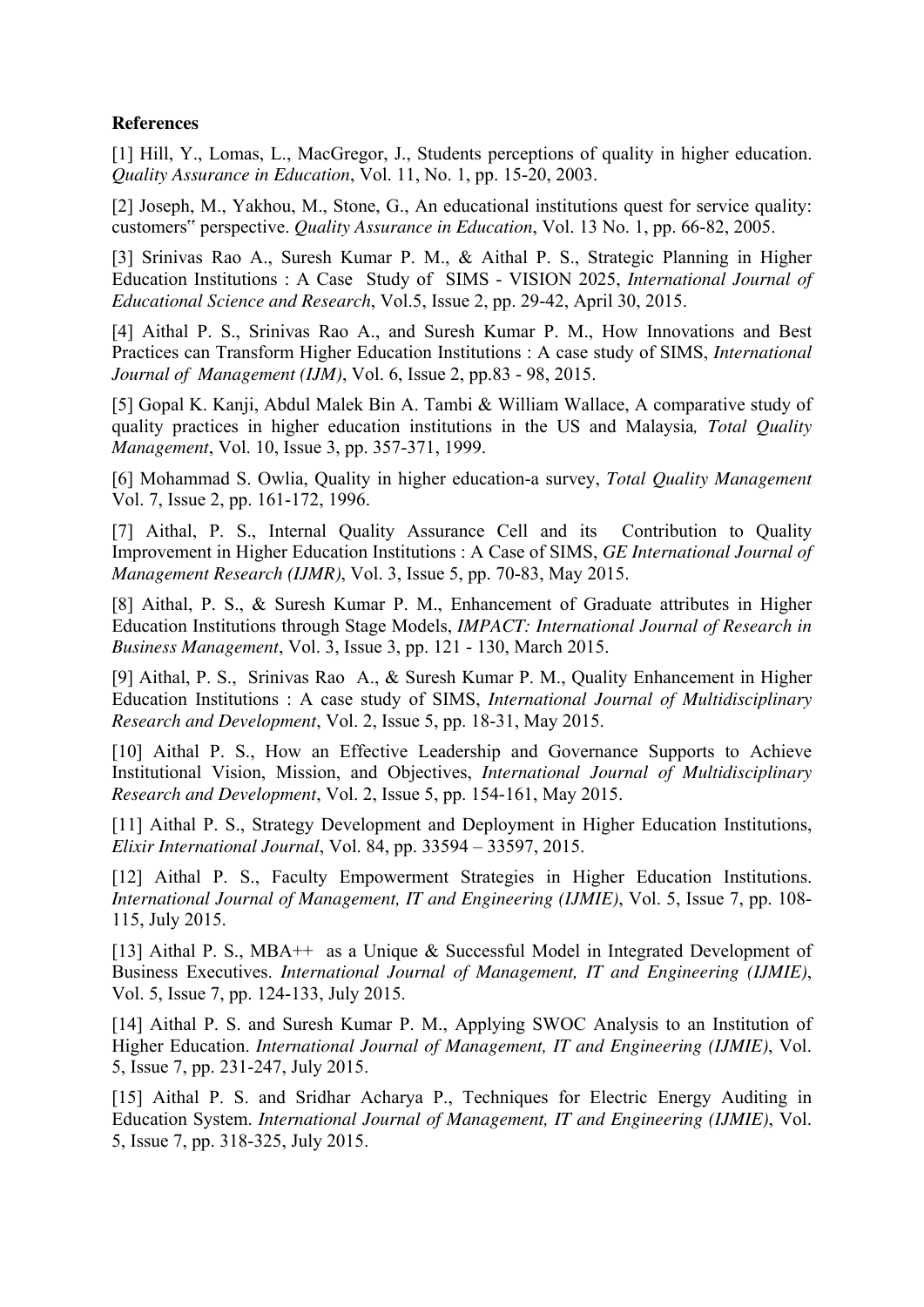[16] Aithal P. S., Suresh Kumar P. M. and Deekshitha, Societal Expectation And Institutional Accountability in Higher Education. *International Journal of Management, IT and Engineering (IJMIE)*, Vol. 5, Issue 7, pp. 361-373, July 2015.

[17] Aithal P. S., Suresh Kumar P. M. and Pavithra Kumari, Methods and Approaches for Employability Skill Generation in Higher Educational Institutions. *International Journal of Management, IT and Engineering (IJMIE)*, Vol. 5, Issue 7, pp. 390-410, July 2015.

[18] Aithal P. S. and Harischandra P., Quality Enhancement in Higher Education Institutions through Best Practices in Library: A Case of SIMS. *International Journal of Management, IT and Engineering (IJMIE)*, Vol. 5, Issue 7, pp. 489-505, July 2015.

[19] Reshma, Shailashree V. T, Sridhar Acharya P., and Aithal P. S., Analysis of Academic Administrative System Implemented at SIMS. *International Journal of Management, IT and Engineering (IJMIE)*, Vol. 5, Issue 7, pp. 771-787, July 2015.

[20] Pradeep M. D, and Aithal P. S., Learning through Team Centric Exercise & Key Point Pedagogy - An effective Learning Model for Slow Learners in Higher Education Training, *International Journal of Multidisciplinary Research & Development*, Vol. 2, Issue 9, pp. 265- 270, September, 2015.

[21] Aithal P. S. and Suresh Kumar P. M., Opportunities and Challenges for Private Universities in India, *International Journal of Management, IT and Engineering (IJMIE)*, Vol. 6, Issue 1, pp. 88-113, January 2016.

[22] Aithal P. S., and Suresh Kumar P. M., Innovations in Private Universities : A Case of Srinivas University, *International Journal of Management, IT and Engineering (IJMIE)*, Vol. 6, Issue 1, pp. 250-264, January 2016.

[23] Aithal P. S., Creating Innovators through setting up organizational Vision, Mission and Core Values : a Strategic Model in Higher Education, *International Journal of Management, IT and Engineering (IJMIE)*, Vol. 6, Issue 1, pp. 310-324, January 2016.

[24] Aithal, P. S., Comparative Study on MBA Programmes in Private & Public Universities - A case study of MBA programme plan of Srinivas University*, International Journal of Management Sciences and Business Research (IJMSBR)***,** Vol. 4, Issue 12, pp. 106-122, 2015.

[25] Aithal, P. S. and Shubhrajyotsna Aithal, Impact of On-line Education on Higher Education System, *International Journal of Engineering Research and Modern Education (IJERME)* Vol. I, Issue I, pp. 225-235, 2016.

[26] Aithal, P. S. & Jeevan Pinto, Innovations in Higher Education - A new model implemented in MCA degree programme of Srinivas University, *International Journal of Scientific Research and Modern Education (IJSRME)*, Vol. I, Issue I, pp. 275-289, 2016.

[27] Sridhar Acharya P. and Aithal P. S., Environmental Consciousness in Higher Educational Institutions : A case of SIMS, *International Journal of Current Research and Modern Education (IJCRME),* Vol. I, Issue I, pp. 273-284, 2016.

[28] Aithal P. S., and Suresh Kumar P. M., Analysis of Choice Based Credit System in Higher Education, *International Journal of Engineering Research and Modern Education (IJERME)*, Vol. I, Issue I, pp. 278-284, 2016.

[29] Aithal P. S., Innovations in Student Centric Learning – A Study of Top Business Schools in India, *International Journal of Engineering Research and Modern Education (IJERME)*, Vol. I, Issue I, pp. 298-306, 2016.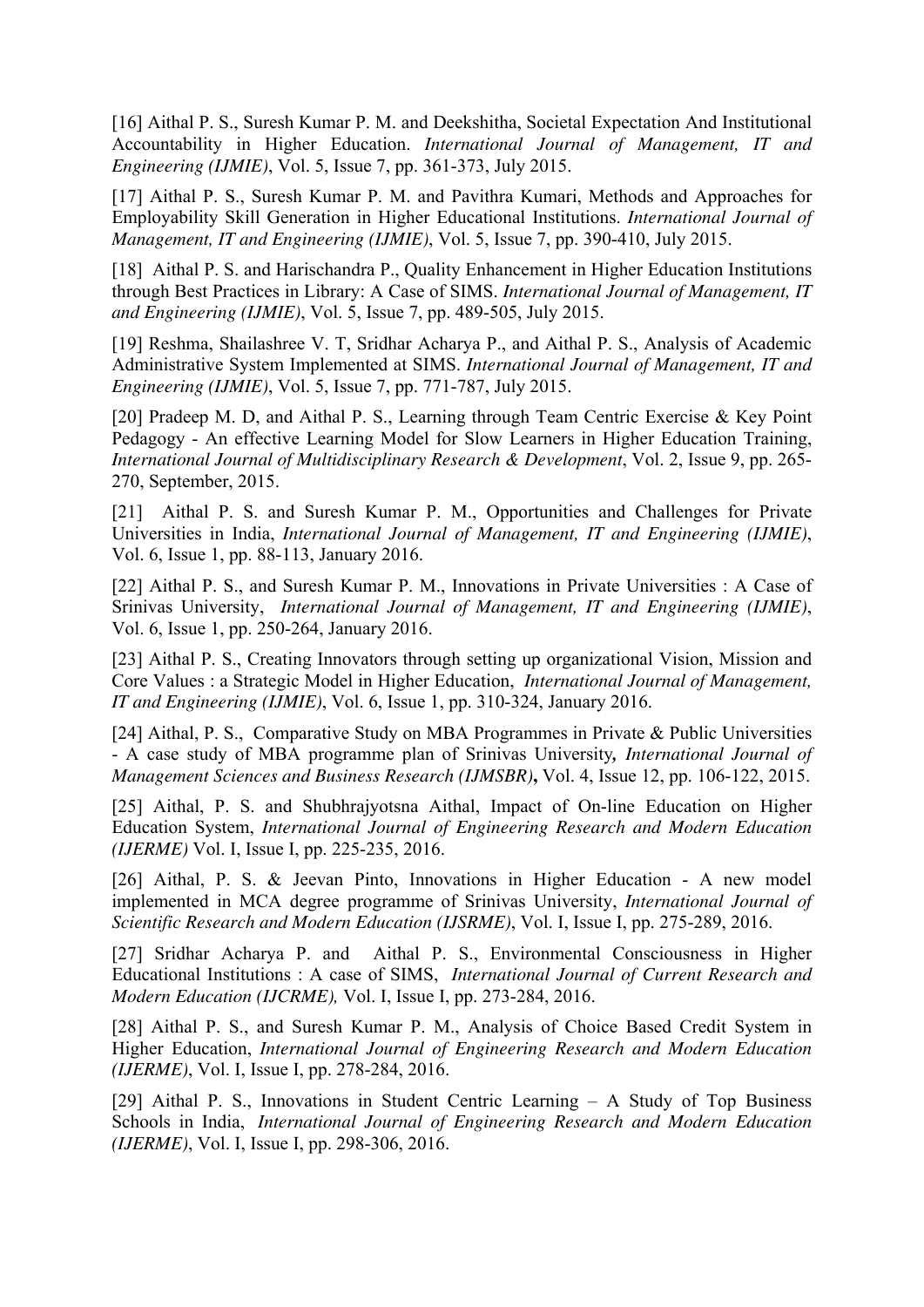[30] Aithal P. S., Innovations in Experimental Learning – A Study of World Top Business Schools, *International Journal of Scientific Research and Modern Education (IJSRME)*, Vol. I, Issue I, pp.360-375, 2016.

[31] Aithal P. S., How to Increase Research Productivity in Higher Educational Institutions – SIMS Model, *International Journal of Scientific Research and Modern Education (IJSRME)*, Vol. I, Issue I, pp.447-458, 2016.

[32] Aithal P. S. & Suresh Kumar P. M., Academic Support through Information System : Srinivas Integrated Model, *International Journal of Scientific Research and Modern Education (IJSRME)*, Vol. I, Issue I, pp.376-384, 2016.

[33] Line Wittek, Laurence Habib, Laurence Habib, Quality Teaching and Learning as Practice Within Different Disciplinary Discourses*, International Journal of Teaching and Learning in Higher Education*, Vol. 25, Number 3, pp.275-287, 2013.

[34] Aithal P. S., & Shubhrajyotsna Aithal, An Innovative Education Model to realize Ideal Education System, *International Journal of Scientific Research and Management (IJSRM)*,Vol. 3, Issue 3, pp. 2464 - 2469, March, 2015.

[35] Aithal P. S., Shailashree V.T., & Suresh Kumar P.M., ABCD analysis of Stage Model in Higher Education*, International Journal of Management, IT and Engineering (IJMIE)*, Vol. 6, Issue 1, pp. 11-24, January 2016.

[36] Aithal P. S., Shailashree V. T., & Suresh Kumar P. M., Analysis of NAAC Accreditation System using ABCD framework, *International Journal of Management, IT and Engineering (IJMIE)*, Vol. 6, Issue 1, pp.30 - 44, January 2016.

[37] Aithal P. S., Shailashree V. T., & Suresh Kumar P. M., Application of ABCD Analysis Framework on Private University System in India, *International Journal of Management Sciences and Business Research (IJMSBR)*, Vol. 5, Issue 4, pp. 159-170, April 2016.

[38] Aithal P. S., Shailashree V. T., & Suresh Kumar P.M., The Study of New National Institutional Ranking System using ABCD Framework, *International Journal of Current Research and Modern Education (IJCRME)*,Vol. I, Issue I, pp. 389 – 402, 2016.

[39] Aithal, P. S., & Suresh Kumar, P. M., ABC Model of Research Productivity and Higher Educational Institutional Ranking, *Proceedings of National conference on Curriculum Design and Development for Student centric Learning*, SIMS, Mangalore, India, pp.11-22, 2016, ISBN 978-81-929306-9-5.

[40] Aithal P. S., (2016) Smart Library Model for Future Generations, *International Journal of Engineering Research and Modern Education (IJERME)*, Vol. I, Issue I, pp. 693-703, 2016.

[41] Prithi Rao and Aithal P. S., Green Education Concepts & Strategies in Higher Education Model, *International Journal of Scientific Research and Modern Education (IJSRME)*, Vol. I, Issue I, pp. 793-802, 2016.

[42] Aithal P. S. and Sonia D. N., Hitting Two Birds with One Stone : Srinivas University B.Com. Model in Corporate Auditing, *International Journal of Scientific Research and Modern Education (IJSRME),* Vol, I, Issue I, pp. 853-869, 2016.

[43] Reshma, & Aithal, P. S., Quality Enhancement in Office Management of Higher Education Institutions through Innovations & Best Practices. *International Research Journal of Business & Management*. 8(5), pp.16-27, 2015.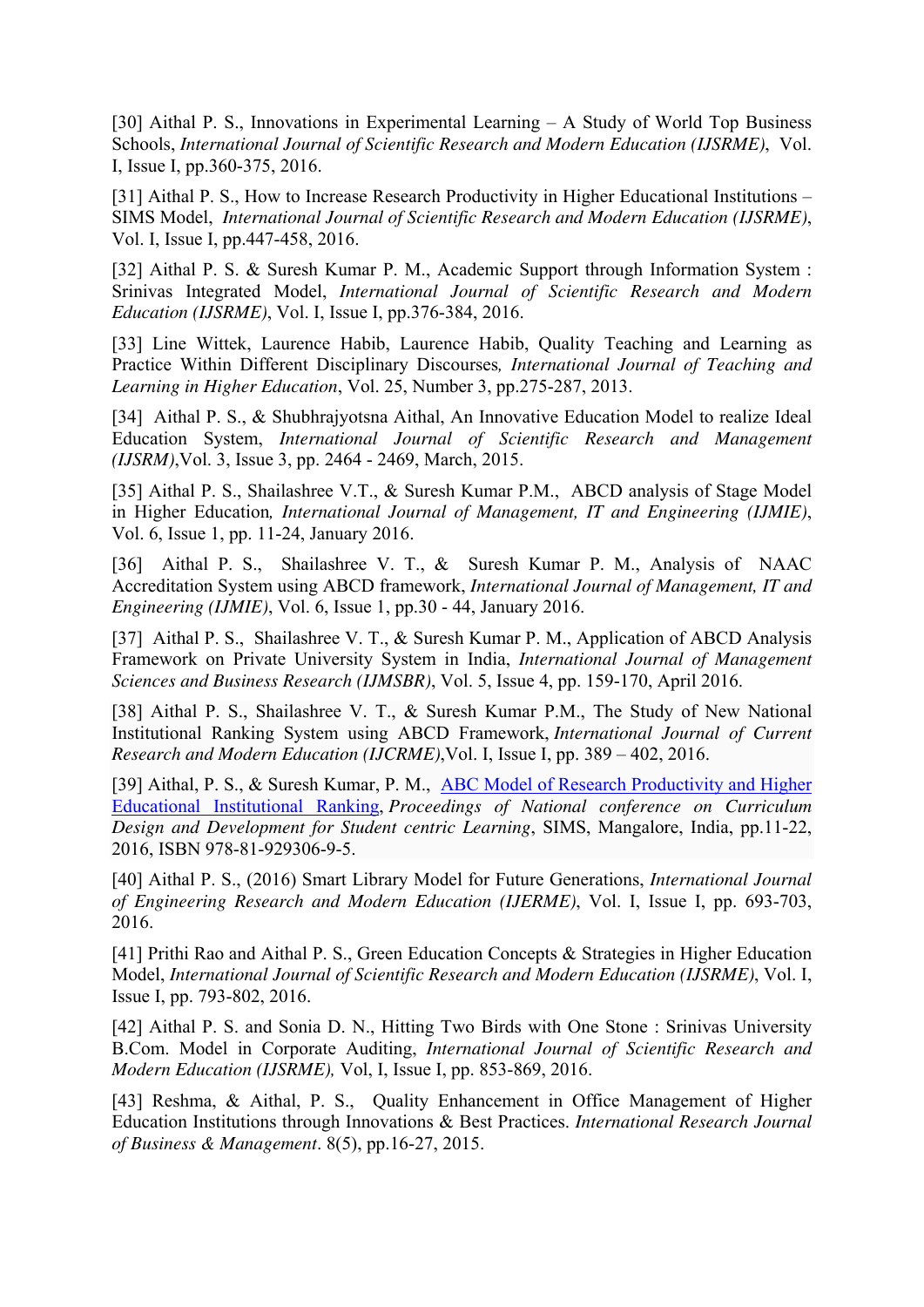[44] Aithal P. S. & Suresh Kumar P. M., Academic Support through Information System :Srinivas Integrated Model, *International Journal of Scientific Research and Modern Education (IJSRME)*, Vol. I, Issue I, pp.376-384, 2016.

[45] Varun Shenoy and Aithal P. S., Changing Approaches in Campus Placements - A new futuristic Model, *International Journal of Scientific Research and Modern Education (IJSRME)*, Vol. I, Issue I, pp. 766 – 776, June 2016.

[46] Harischandra P., Shylesh S, Aithal P. S., Information Technology Innovations in Library Management: A Case of SIMS, *International Journal of Current Research and Modern Education (IJCRME)*, Vol. I, Issue I, pp. 657-676, June 2016.

[47] Aithal P. S., Suresh Kumar P. M., Teaching - Learning Process in Higher Education Institutions, *International Journal of Multidisciplinary Research and Modern Education (IJMRME)*, Vol. II, Issue I, pp. 662-676, June 2016.

[48] Aithal P. S., Suresh Kumar P. M., Maintaining Teacher Quality in Higher Education Institutions, *International Journal of Current Research and Modern Education (IJCRME)*, Vol. I, Issue I, pp. 701-711, June 2016.

[49] Aithal P. S., and Suresh Kumar P. M.. Student performance and Learning Outcomes in Higher Education Institutions, *International Journal of Scientific Research and Modern Education (IJSRME)*, Vol. I, Issue I, pp. 674 – 684, June 2016.

[50] Aithal P. S., Suresh Kumar P. M., Catering Student Enrollment and Retaining Diversity in Higher Education Institutions, *International Journal of Engineering Research and Modern Education (IJERME)*, Vol. I, Issue I, pp. 565 - 577, June 2016.

[51] Aithal P. S. and Suresh Kumar P. M., Student Evaluation and Reforms in Higher Education Institutions, *International Journal of Multidisciplinary Research and Modern Education (IJMRME)*, Vol. II, Issue I, pp. 652-661, June, 2016.

[52] http://www.ncert.nic.in/ncerts/textbook/textbook.htm

[53] http://kea.kar.nic.in/vikasana/vikasana\_2016.html

[54] http://kodialbail.expertclasses.org/

[55] Marilyn M. Helms, Judy Nixon, Exploring SWOT analysis – where are we now?: A review of academic research from the last decade. *Journal of Strategy and Management*, Vol. 3, Issue 3, pp.215 – 251, 2010.

[56] Sridhar Acharya P. and Aithal P. S., Concepts of Ideal Electric Energy System for production, distribution and utilization, *International Journal of Management, IT and Engineering (IJMIE)*, Vol. 6, Issue 1, pp. 367-379, January 2016.

[57] Padmanabha Shenoy, and Aithal P. S., A Study on History of Paper and possible Paper Free World, *International Journal of Management, IT and Engineering (IJMIE)*, Vol. 6, Issue 1, pp. 337-355, January 2016.

[58] Aithal P. S., Shailashree V. T., Suresh Kumar P. M., A New ABCD Technique to Analyze Business Models & Concepts, *International Journal of Management, IT and Engineering (IJMIE)*, Vol. 5, Issue 4, pp. 409 - 423, April 2015.

[59] Aithal P. S., Shailashree V. T., & Suresh Kumar P. M., Application of ABCD Analysis Model for Black Ocean Strategy, *International Journal of Applied Research (IJAR)*, Vol. 1, Isuue 10, pp. 331 - 337, Sept. 2015.